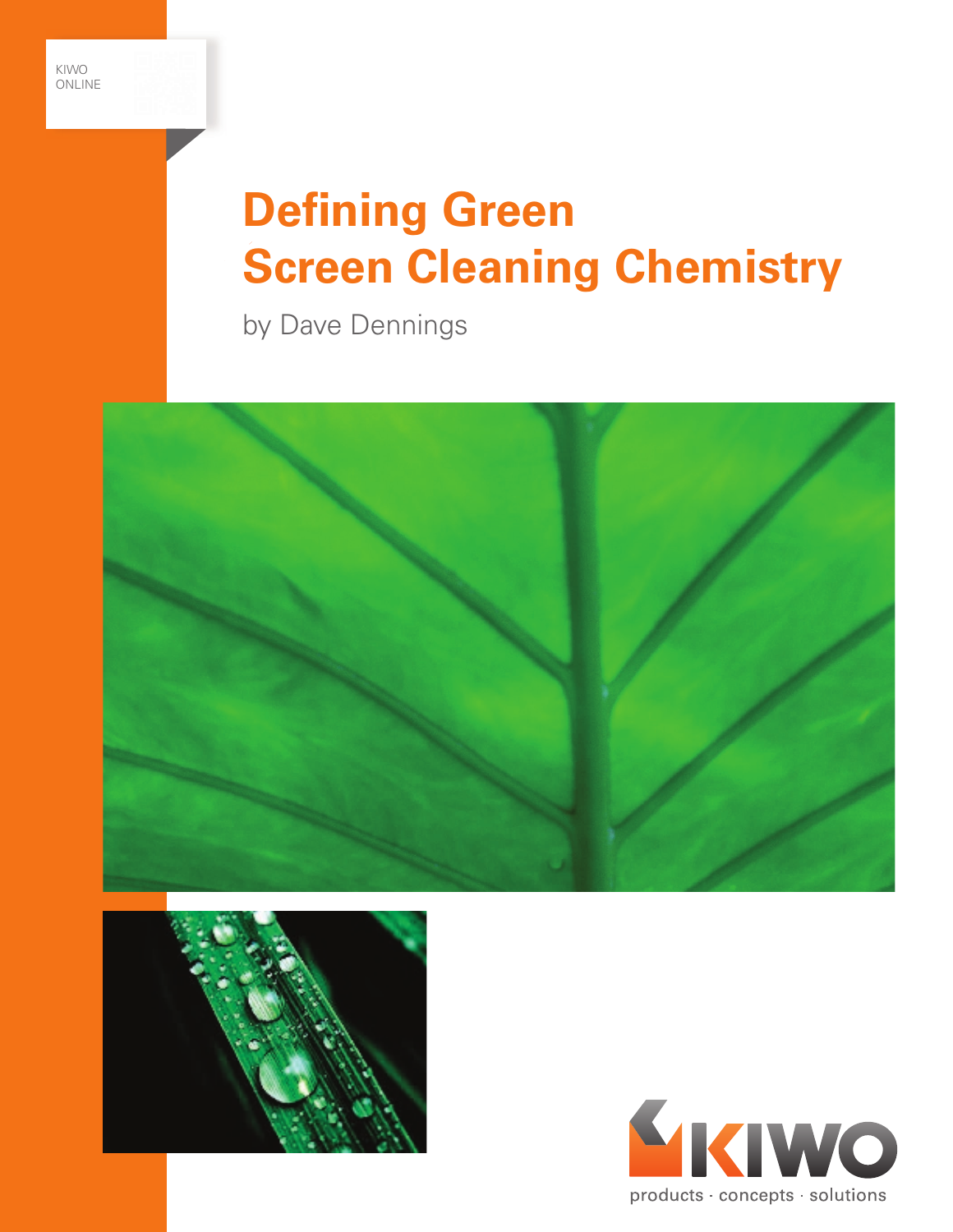## **Defining Green Screen Cleaning Chemistry**

This report will explain some of the complexities of defining green chemistry and what you need to know as a consumer of screen cleaning chemicals. It discusses some of the classifications of hazardous materials and how regulations governing these materials vary from state-to-state and even from county-to-county based on your locale. The report concludes by presenting a screen reclaiming process involving fewer steps and less hazardous materials than is normally used all while lowering your carbon footprint, which will be defined too.

**How do you define green?** This is a question most of us don't spend much time thinking about. There are many ways to interpret or define the meaning of green. Some of us associate green with biodegradability, while others consider products green if they are considered safer to handle. Green chemistry is the design of chemical products and processes that reduce or eliminate the use or generation of hazardous substances. Green chemistry applies across the life cycle of a chemical product, including its design, manufacture, use, and ultimate disposal. <sup>[1]</sup> Generally speaking products that have minimal impact on our air, water and the land we live on can be considered green.

### **You can't always judge a book by its cover, or in the case of screen chemicals, by**

**its label.** This may be the case when it comes to purchasing green products for use in your screen cleaning department. Many product labels contain names, terms and/or pictures that imply the product is safe for handling or the environment, playing to our sense of responsibility to the planet we live on. Of course we all feel better when we believe we are taking care of our environment.

**Caveat emptor, the Latin translation for "let the buyer beware."** This is a good rule when contemplating which green products to purchase. Although some chemical manufacturers were quick to take advantage of the growing interest in environmentally friendly screen cleaning products, do not assume that if a product label says eco, green or enviro it is automatically non-hazardous or safe.

### **Hazardous Ingredients**

Many screen cleaning chemicals, even green ones, contain hazardous ingredients. Hazardous materials have many classifications such as: flammables, combustibles, oxidizers, corrosives, toxins, and carcinogens. Of course green products should not contain any carcinogens. As for toxins, levels and duration of exposure often determine the toxicity of a particular ingredient within a product. Even green products are often classified

|      | Emergency telephone:                                                                                                  |                                                           | 1-800-255-3924 / +1 813-248-0573 (ChemTel) |
|------|-----------------------------------------------------------------------------------------------------------------------|-----------------------------------------------------------|--------------------------------------------|
| 2.   | <b>Hazards identification</b>                                                                                         |                                                           |                                            |
| 21   | Classification of the substance or mixture                                                                            |                                                           |                                            |
|      | <b>Classification according to GHS</b>                                                                                |                                                           |                                            |
|      | This mixture is classified as hazardous according to GHS                                                              |                                                           |                                            |
|      | Skin Irrit. 2 / H315                                                                                                  | skin corrosion/irritation                                 | Causes skin irritation.                    |
|      | Eye Irrit. 2 / H319                                                                                                   | Serious eve damage/eve irritation                         | Causes serious eye irritation.             |
| 2.2  | Label elements                                                                                                        |                                                           |                                            |
|      | The product is classified and labelled according to GHS.                                                              |                                                           |                                            |
|      | <b>Labelling according to GHS</b>                                                                                     |                                                           |                                            |
|      | <b>Hazard pictograms</b>                                                                                              |                                                           |                                            |
|      |                                                                                                                       |                                                           |                                            |
|      | Warning                                                                                                               |                                                           |                                            |
|      |                                                                                                                       |                                                           |                                            |
|      | <b>Hazard statements</b>                                                                                              |                                                           |                                            |
|      | H315<br>Causes skin irritation.<br>H319                                                                               |                                                           |                                            |
|      | Causes serious eve irritation.                                                                                        |                                                           |                                            |
|      | <b>Precautionary statements</b><br>P264                                                                               |                                                           |                                            |
|      | Wash hands thoroughly after handling.<br>P280                                                                         |                                                           |                                            |
|      | Wear protective gloves and eve/face protection.<br>$P302 + P352$<br>IF ON SKIN: Wash with plenty of soap and water.   |                                                           |                                            |
|      | P305 + P351 + P338 IF IN EYES: Rinse cautiously with water for several minutes. Remove contact lenses, if present and |                                                           |                                            |
|      | easy to do. Continue rinsing.                                                                                         |                                                           |                                            |
|      | $P332 + P313$<br>If skin irritation occurs: Get medical advice/attention.                                             |                                                           |                                            |
|      | $P337 + P313$                                                                                                         | If eye irritation persists: Get medical advice/attention. |                                            |
|      | $P362 + P364$<br>Take off contaminated clothing and wash it before reuse.                                             |                                                           |                                            |
|      | contains:                                                                                                             |                                                           |                                            |
|      |                                                                                                                       | n.a.                                                      |                                            |
| 2.3. | Other hazards                                                                                                         |                                                           |                                            |
| 3.   | <b>Composition / Information on ingredients</b>                                                                       |                                                           |                                            |
|      | 3.2. Mixtures                                                                                                         |                                                           |                                            |
|      | Product description / chemical characterization                                                                       |                                                           |                                            |
|      | Mixture of components, as listed below, with nonhazardous constituents<br><b>Description</b>                          |                                                           |                                            |
|      | <b>Hazardous ingredients</b>                                                                                          |                                                           |                                            |
|      | <b>Classification according to GHS</b>                                                                                |                                                           |                                            |
|      | EC No.<br><b>REACH No.</b>                                                                                            |                                                           |                                            |
|      | CAS No.                                                                                                               | <b>Chemical name</b>                                      | Wt %                                       |

as flammables, combustibles, oxidizers or corrosives. It is not possible to eliminate all hazardous ingredients without rendering some products ineffective.

All hazardous ingredients must be disclosed in sections 2 (Hazards Identification) and 3 (Composition/Information on Ingredients) of the product's Safety Data Sheet (SDS). Close analysis of the SDS will reveal what you need to know about the safety of the products you use. Familiarize yourself with the precautionary measures suggested for each of the products you use within your facility and adopt best practices for handling and storage.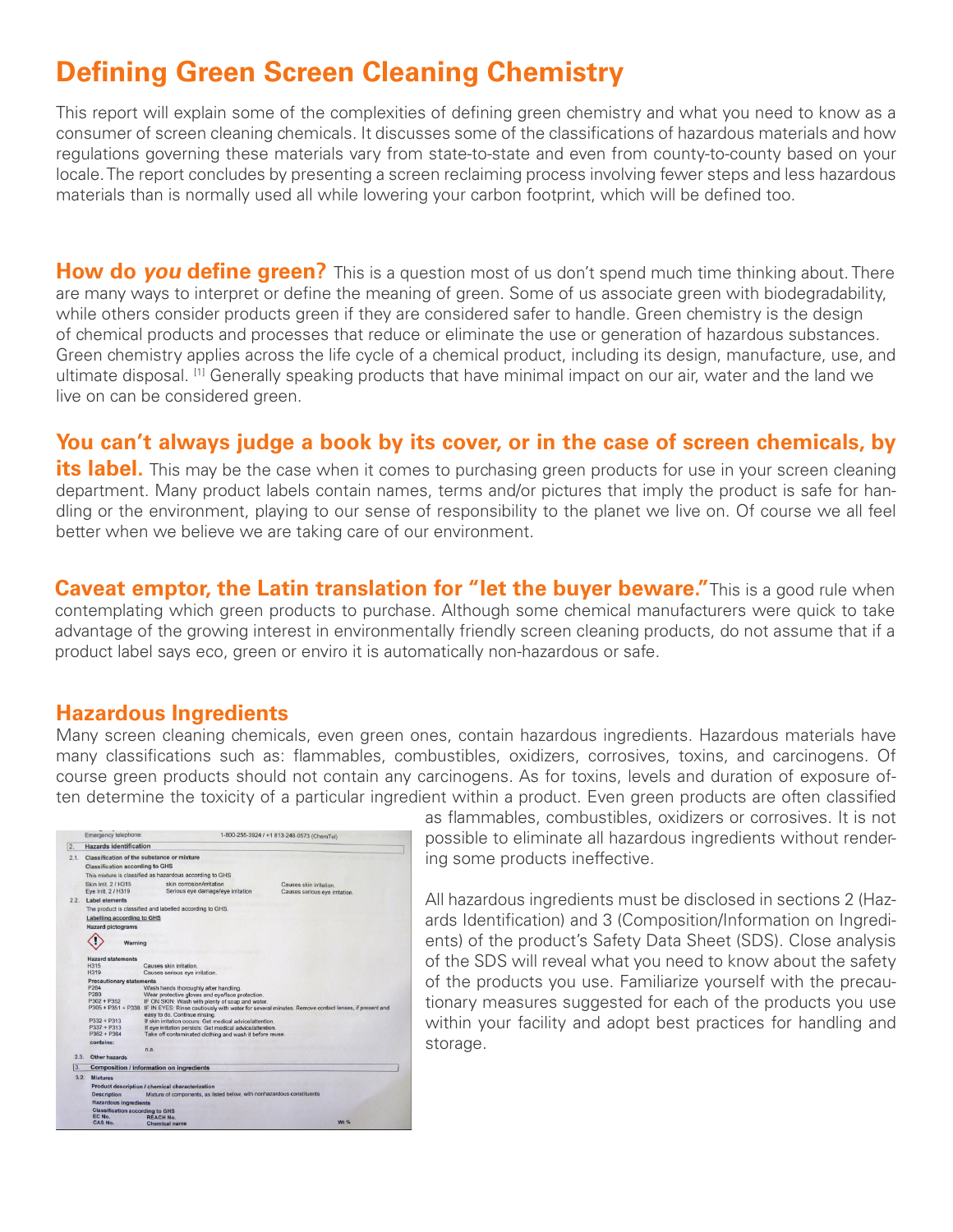Rules and regulations differ depending on where you live. Municipalities, counties and states each have separate laws regulating use of certain chemicals to protect what is considered most important in that specific region.

For example, air quality is of high concern in the state of California so their Air Quality Management District passed laws regulating levels of volatile organic compounds (VOC) permitted for use.

### **VOCs**

VOCs are organic chemicals that have a high vapor pressure at ordinary room temperature conditions. Their high vapor pressure results from a low boiling point, which causes large numbers of molecules to evaporate or sublimate from the liquid or solid form of the compound and enter the surrounding air. <sup>[2]</sup>

While there are many definitions of VOC, for use in the screen printing industry they are usually defined by The Environmental Protection Agency (EPA) or Occupational Safety & Health Administration (OSHA) for the purpose of controlling the precursors of smog. Virtually all solvents used to clean screens contain VOC. The EPA has designated some solvents exempt from classification as a VOC. This can be misleading, as some of these solvents are hazardous.

Other areas of the United States place more emphasis on wastewater effluent, and therefore administer regulations on pH levels of products put into drains. Local municipalities may also have their own regulations. As you can see this issue is more complex than it appears at first blush.

Although chemical manufacturers may be aware of many of the federal and state laws, it is impossible for them to know every regulation on a local level. Therefore, it is up to the consumer to understand their local regulations and if there are any restrictions they need to be aware of in order to remain compliant.

Understanding local codes helps you make informed decisions when discussing the proper choice of screen cleaning chemicals with your supplier. Printers are often in full compliance with local regulations but still want to do more in the way of protecting their employees and the environment.

It's important to note that the scope of green chemistry goes beyond concerns over hazards from chemical toxicity and include energy conservation, waste reduction and life cycle considerations such as the use of more sustainable or renewable raw materials.

Green chemistry can also be defined through the use of metrics. While a unified set of metrics has not been established, many ways to quantify greener processes and products have been proposed. These metrics include ones for mass, energy, hazardous substance reduction or elimination and life cycle environmental impacts. This leads us to another aspect of green products, sustainability.

### **Sustainability**

The EPA defines sustainability as the quality of not being harmful to the environment or depleting natural resources, and thereby supporting long-term ecological balance. Sustainability is based on a simple principle: Everything that we need for our survival and well-being depends, either directly or indirectly, on our natural environment. To pursue sustainability is to create and maintain the conditions under which humans and nature can exist in productive harmony to support present and future generations. [3]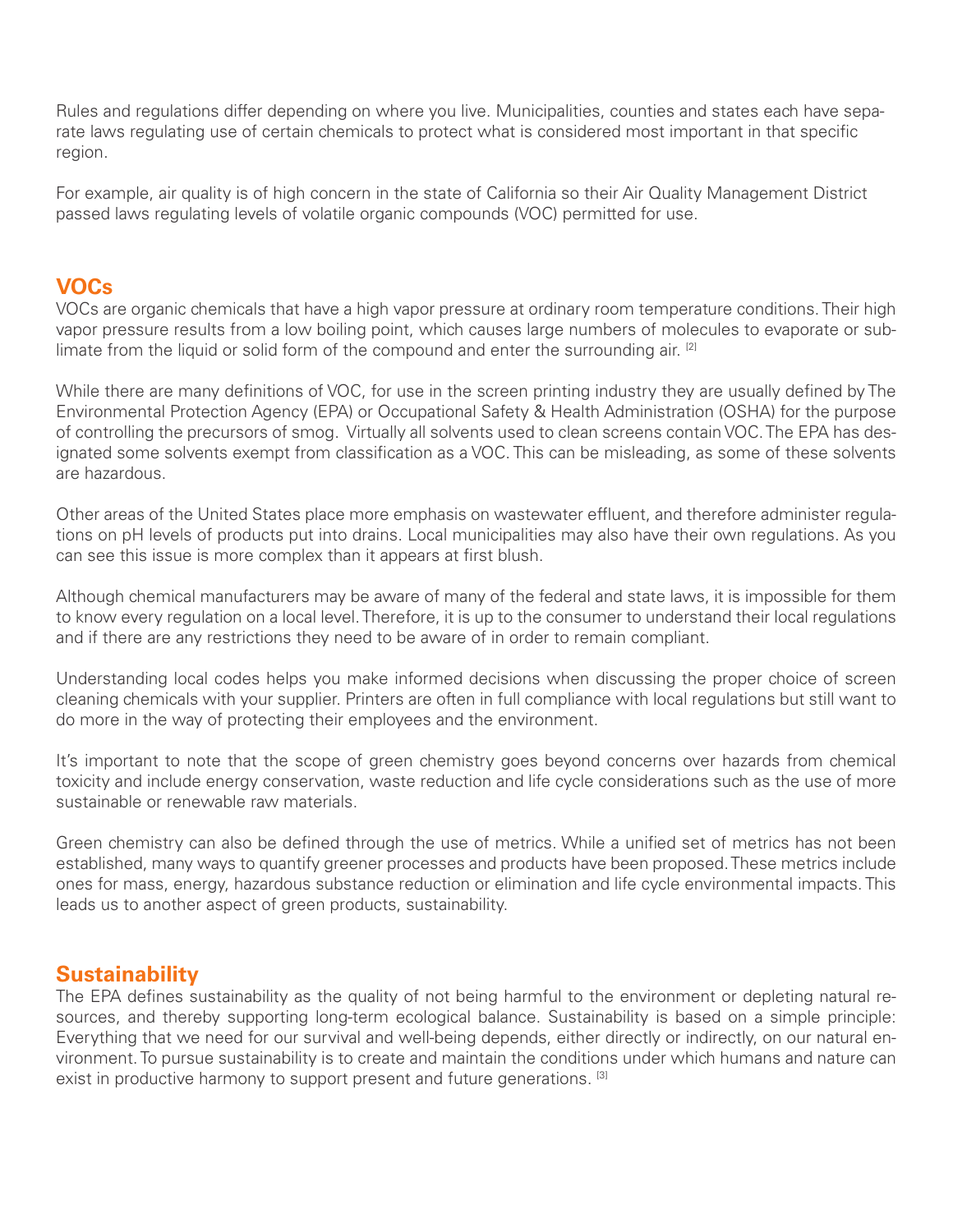### **Corporate Sustainability**

KIWO Inc. believes in, and is committed to, corporate sustainability. All KIWO's electrical power is sourced from 100% wind energy. Polarized, tinted windows help reduce electricity demand and their warehouse is equipped with skylights. KIWO implemented a full recycling program, manufactures products using recycled materials whenever possible, and actively and continuously sources local raw materials, and when feasible green materials.

Renewable resources usually enters the conversation when discussing sustainability. If and when possible, using renewable or recycled raw materials helps prevents the depletion of our natural resources. KIWO was among the first chemical manufacturers in our industry to introduce products made with renewable raw materials but until now the market demand for such products has been minimal. Reducing ones carbon footprint helps with sustainability efforts.

### **Carbon Footprint**

The amount of carbon dioxide or other carbon compounds emitted into the atmosphere by the activities of an individual, company, country, etc. is usually expressed in equivalent tons of carbon dioxide (CO<sub>2</sub>). The Carbon Footprint model is used to easily measure use of carbon, as an indicator of unsustainable energy use.

The pictogram [4] illustrates several facets of carbon footprint.

The average U.S. household carbon footprint is about 50 tons  $\mathsf{CO}_{2}$ e per year. The single largest source of emissions for the typical household is from driving (gasoline use). Transportation as a whole (driving, flying & small amount from public transit) is the largest overall category, followed by housing (electricity, natural gas, waste, construction). [5]

At times, however, using low carbon footprint products involves some compromise. For example, printers in southern California who are required to use solvents with no more than 100 gm./liter of VOC are often dissatisfied with the performance of the products that comply with their air quality guidelines.

When it comes to screen openers/on-press cleaners, printers desire products that are fast-acting and evaporate quickly without leaving an oily residue. Unfortunately, most ink cleaning solvents developed with a low carbon footprint (low levels of VOC's) lack the performance offered by cleaners with higher levels of VOC. This, along with the fact that many eco-friendly

water emissions fuel electricity personnel transport gas offsets recycling waste

the carbon footprint

products cost more, is one of the reasons green products have not been embraced as quickly as one might imagine.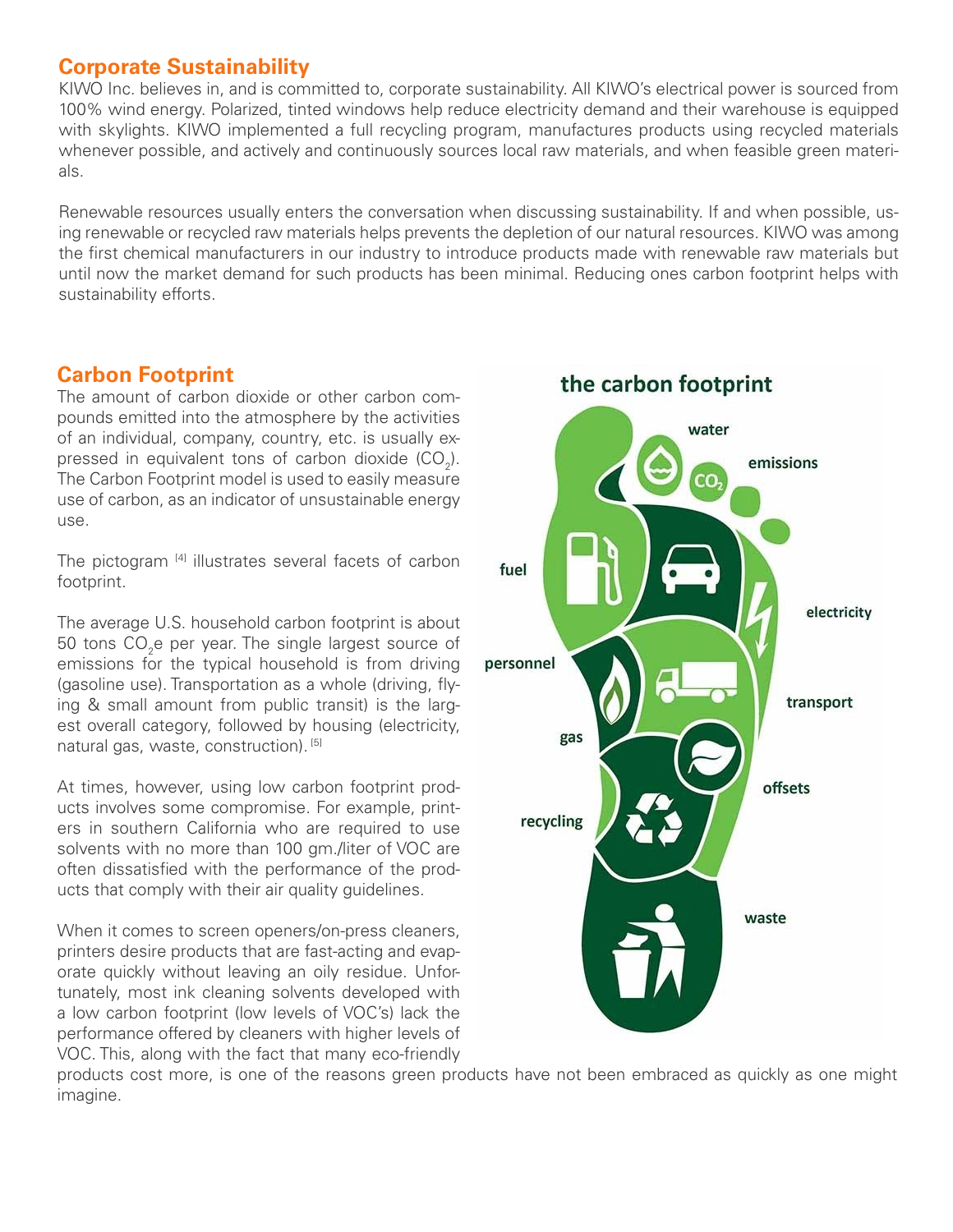### **Green without losing the mean (performance that is)! Indugence without the guilt.**

KIWO introduced their Water Reducible Reclamation (WRR) screen cleaning system which utilizes less hazardous products and reduces your carbon footprint as well as processing steps all without compromising on performance. KIWO's WRR system reduces a four step screen cleaning process to two steps:

Step 1 – Use DUAL STRIP to remove ink (Plastisol, Water-base & UV) and stencil simultaneously.

Step 2 – Use KIWOCLEAN CONCENTRATED INK WASH to de-haze and degrease simultaneously.



**These two 1-gallon containers make up to 9 galllons of reclaiming, de-hazing and degreasing solution**

DUAL STRIP is a concentrated solvent/VOC-free ink and emulsion remover.

KIWOCLEAN CONCENTRATED INK WASH is a caustic-free haze remover and degreaser.

There are a few methods of using the WRR system:

- 1. Manual application with spray bottles
- 2. Dip tank pre-soak
- 3. Drum concentrates with pneumatic spray guns

Please refer to the product information sheet that explains the three methods in greater detail. After the majority

of the ink is removed from the printing screen at the press, customers often use a dip tank similar to the one pictured filled with one part DUAL STRIP to five or more parts water.

Soak. Submerge screens into dip tank solution for approximately 1-3 minutes to allow Dual Strip to work on remaining ink residue and soften the stencil at the same time.

Reclaim. Remove screens from dip tank and place into reclaiming washout booth. Brush and pressure wash both sides of the screen to remove both ink and emulsion in one step.



- [1] http://www2.epa.gov/greenchemistry/basics-green-chemistry
- $[2]$  http://enccyclopedia.thefreedictionary.com/Volatile+Organic+Compund
- [3] http://www2.epa.gov/sustainability/learn-about-sustainability#what
- [4] http://www.complydirect.com/news/carbon-footprint-the-facts-about-the-footprint/#.VgKzySsYIxU
- [5] https://en.wikipedia.org/wiki/Carbon\_footprint